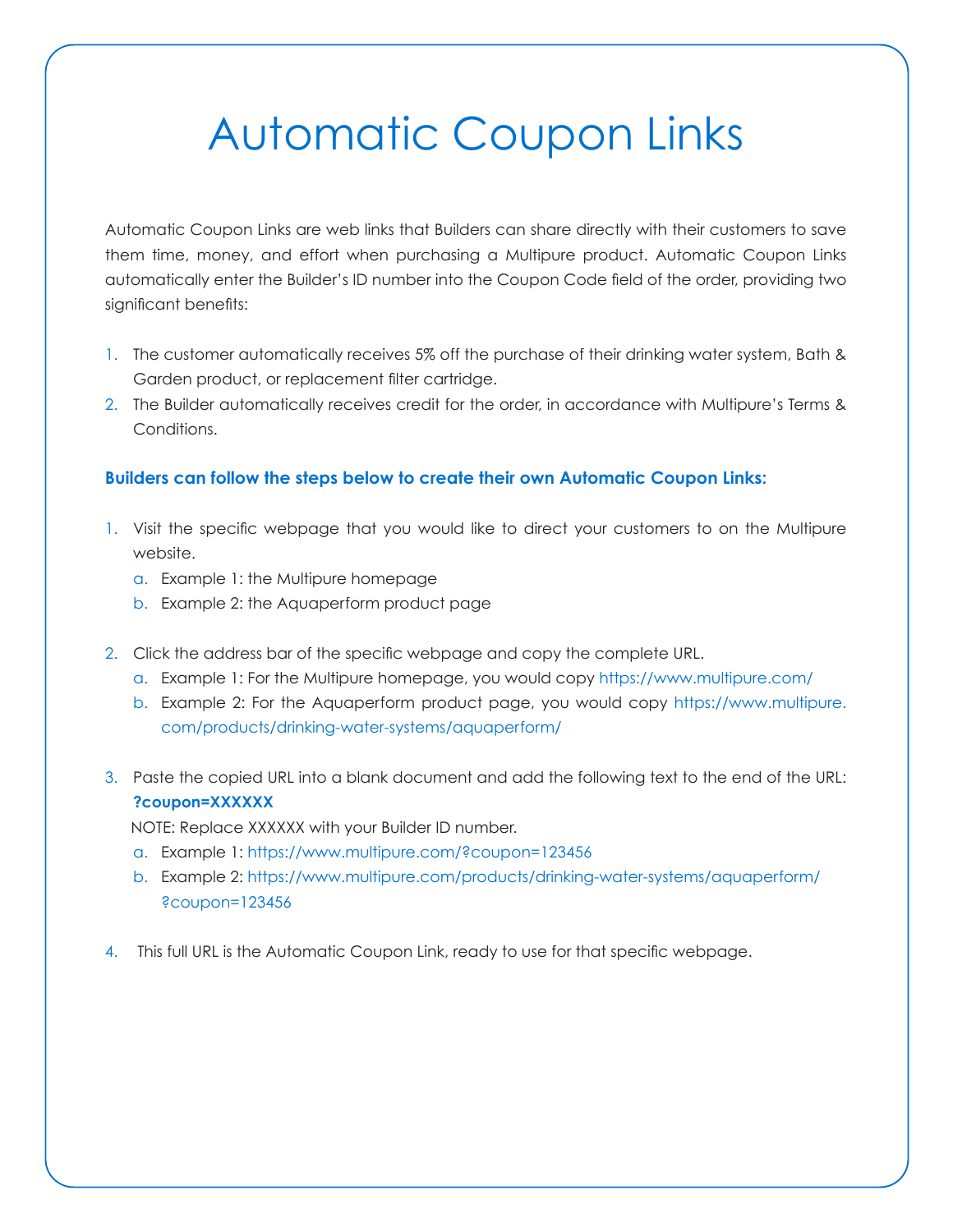#### 1. First Purchase Requirement

- The commission on the first Drinking Water System (DWS) sale or purchase by a new Builder (First Purchase) is allocated to the Sponsor. After the First Purchase, the new Builder is now qualified to receive commission on all future personal sales.
- Options for the First Purchase:
	- o The Builder purchases a personal-use DWS from their Sponsor.
	- o The Builder sells a DWS to a customer.
- If the new Builder had previously purchased a Multipure DWS (from a Builder or directly from Multipure) before registering as a Builder, then the Sponsor can, at their discretion, waive the First Purchase Requirement.

## 2. Commission Payment Period

The payment period for commissions is the first day of a calendar month through the last day of a calendar month. Commissions are paid twice a month.

- The mid-month commission check is mailed out within 3 business days of the 16th day of the current month. This check includes commissions for direct sales received on or before the 16th of the month.
- The commission Closing Date is the first business day following the last day of the month. The month-end commission check is mailed out within 10 business days of the Closing Date. This check includes commissions and bonuses, payments for direct sales, and downline sales made throughout the month. Prepaid orders postmarked before or on the last day of the month and received no later than the Closing Date are included in the month's commission.
- A Builder's current Personal Activity Requirement (PAR) status, cumulative Achievement Level Volume (ALV), and Monthly Achievement Level Volume (MALV) are shown only on the monthend check.
- Earnings of less than \$10 per order will accumulate until cumulative earnings equal \$25 or a single payment exceeds \$10 in any one month, whichever occurs first.
- Please allow sufficient time for checks to be delivered by the U.S. Postal Service before making inquiries about a payment.

## 3. Commission Timing

**• U.S. Mail:** Multipure pays commissions on all orders received by the last day of the month or postmarked by the last day of the month.

NOTE: Mail deposited in a mailbox on a weekend is not postmarked until the following business day (e.g., Monday); if it is the end of the month, that mail will not be postmarked until the next month and will not meet the deadline for the current month's commission.

- **•• Online:** Online orders must be submitted by the last day of the month.
- **• Telephone:** Telephone orders may be submitted by the last day of the month and still count for commission. Orders after the last day count toward the next month's commission.

## 4. Additional Charges and Fees

- Commission checks that are lost, stolen, or no longer negotiable can be reissued for a fee. NOTE: "No Longer Negotiable" is defined as any check deemed expired or too old (i.e., "stale") for acceptance by a bank or other financial institution for cash exchange, deposit, or other purpose.
- The fee to reissue a lost or stolen check is \$30.
- Stop payments on lost commission checks incur a \$30 fee.
- The fee to reissue a check that is less than two years old and no longer negotiable is \$10. The original check must be returned to Multipure.
- The fee to reissue a check that is more than two years old and no longer negotiable is \$30. The original check must be returned to Multipure.